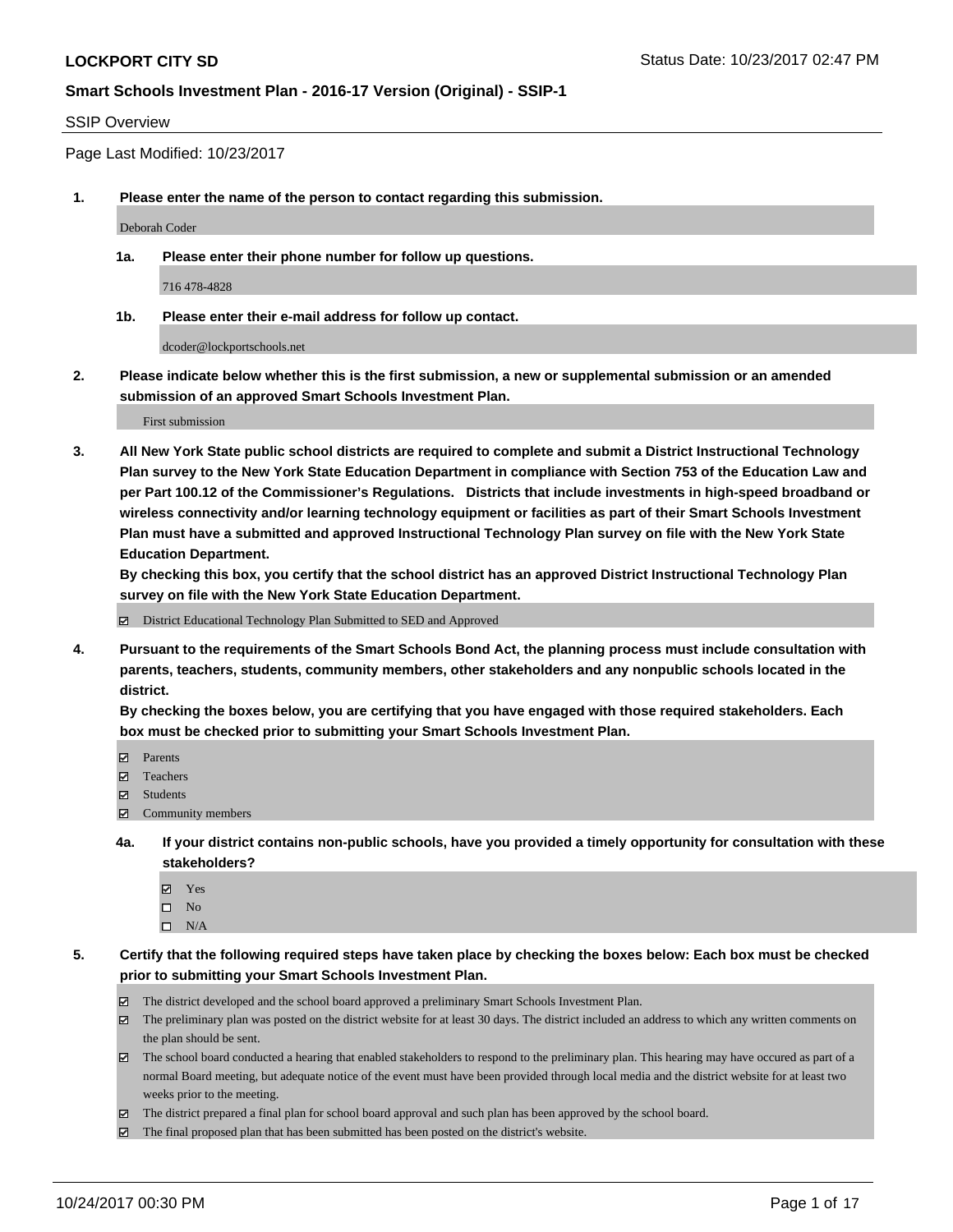#### SSIP Overview

Page Last Modified: 10/23/2017

**5a. Please upload the proposed Smart Schools Investment Plan (SSIP) that was posted on the district's website, along with any supporting materials. Note that this should be different than your recently submitted Educational Technology Survey. The Final SSIP, as approved by the School Board, should also be posted on the website and remain there during the course of the projects contained therein.**

SMART.pdf SSIP APP - SBA 4b - School Connectivity.pdf Lockport SIP APP - SBA 3b - High Tech Security Features REVB.xlsx.pdf

**5b. Enter the webpage address where the final Smart Schools Investment Plan is posted. The Plan should remain posted for the life of the included projects.**

http://www.lockportschools.org/Page/8981

**6. Please enter an estimate of the total number of students and staff that will benefit from this Smart Schools Investment Plan based on the cumulative projects submitted to date.**

5,500

**7. An LEA/School District may partner with one or more other LEA/School Districts to form a consortium to pool Smart Schools Bond Act funds for a project that meets all other Smart School Bond Act requirements. Each school district participating in the consortium will need to file an approved Smart Schools Investment Plan for the project and submit a signed Memorandum of Understanding that sets forth the details of the consortium including the roles of each respective district.**

 $\Box$  The district plans to participate in a consortium to partner with other school district(s) to implement a Smart Schools project.

**8. Please enter the name and 6-digit SED Code for each LEA/School District participating in the Consortium.**

| <b>Partner LEA/District</b> | ISED BEDS Code |
|-----------------------------|----------------|
| (No Response)               | (No Response)  |

**9. Please upload a signed Memorandum of Understanding with all of the participating Consortium partners.**

(No Response)

**10. Your district's Smart Schools Bond Act Allocation is:**

\$4,274,931

**11. Enter the budget sub-allocations by category that you are submitting for approval at this time. If you are not budgeting SSBA funds for a category, please enter 0 (zero.) If the value entered is \$0, you will not be required to complete that survey question.**

|                                              | Sub-        |
|----------------------------------------------|-------------|
|                                              | Allocations |
| <b>School Connectivity</b>                   | 200,000     |
| <b>Connectivity Projects for Communities</b> | 0           |
| Classroom Technology                         | 0           |
| Pre-Kindergarten Classrooms                  | 0           |
| Replace Transportable Classrooms             |             |
| <b>High-Tech Security Features</b>           | 3,810,833   |
| Totals:                                      | 4,010,833   |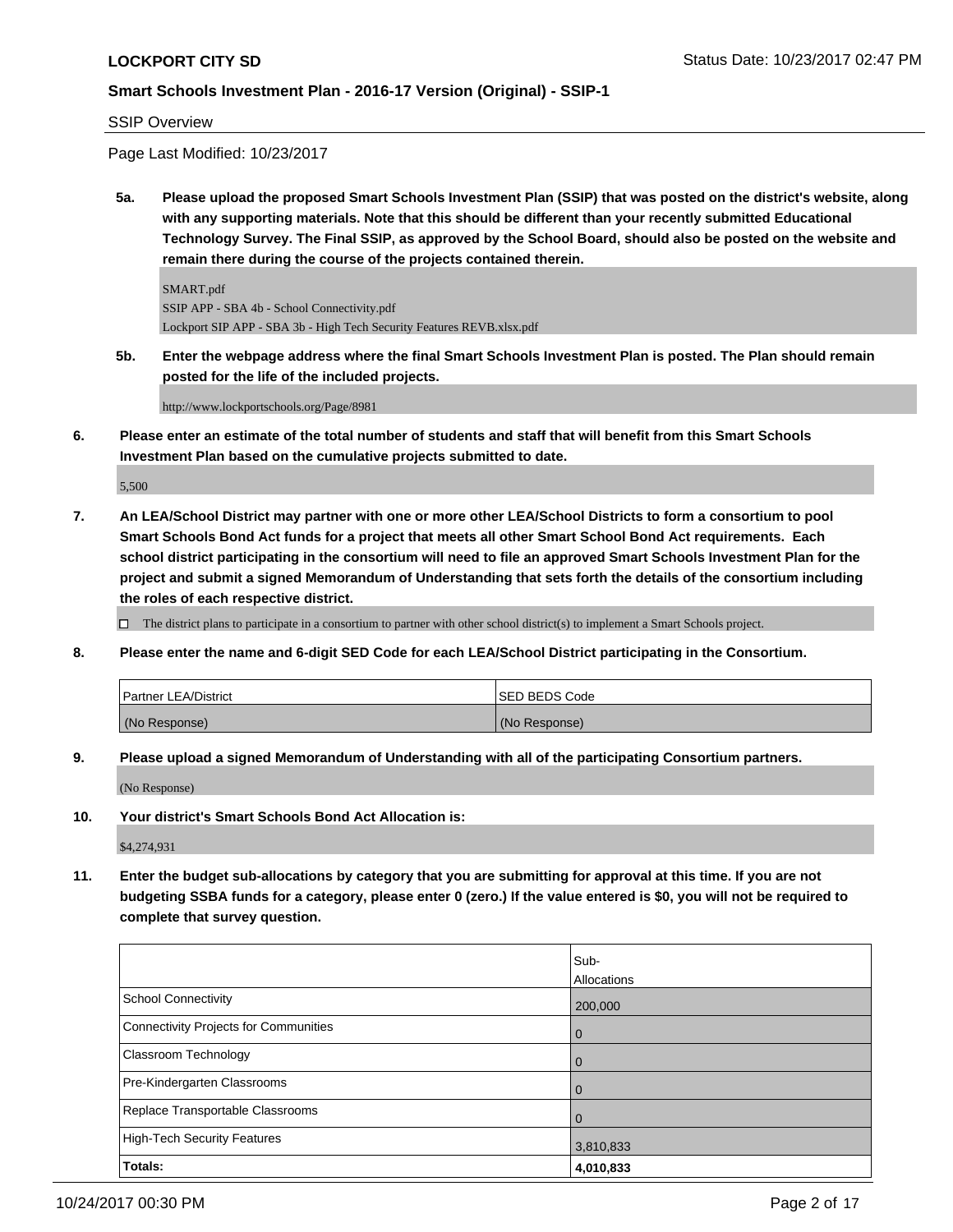#### School Connectivity

Page Last Modified: 10/18/2017

- **1. In order for students and faculty to receive the maximum benefit from the technology made available under the Smart Schools Bond Act, their school buildings must possess sufficient connectivity infrastructure to ensure that devices can be used during the school day. Smart Schools Investment Plans must demonstrate that:**
	- **sufficient infrastructure that meets the Federal Communications Commission's 100 Mbps per 1,000 students standard currently exists in the buildings where new devices will be deployed, or**
	- **is a planned use of a portion of Smart Schools Bond Act funds, or**
	- **is under development through another funding source.**

**Smart Schools Bond Act funds used for technology infrastructure or classroom technology investments must increase the number of school buildings that meet or exceed the minimum speed standard of 100 Mbps per 1,000 students and staff within 12 months. This standard may be met on either a contracted 24/7 firm service or a "burstable" capability. If the standard is met under the burstable criteria, it must be:**

**1. Specifically codified in a service contract with a provider, and**

**2. Guaranteed to be available to all students and devices as needed, particularly during periods of high demand, such as computer-based testing (CBT) periods.**

**Please describe how your district already meets or is planning to meet this standard within 12 months of plan submission.**

The District currently meets this requirement. The district currently purchases a 1Gb/sec connection from Erie 1 BOCES. Based on the number of students, the district already meets the requirement of 100Mbos per 1000 students.

- **1a. If a district believes that it will be impossible to meet this standard within 12 months, it may apply for a waiver of this requirement, as described on the Smart Schools website. The waiver must be filed and approved by SED prior to submitting this survey.**
	- By checking this box, you are certifying that the school district has an approved waiver of this requirement on file with the New York State Education Department.

#### **2. Connectivity Speed Calculator (Required)**

|                         | Number of<br><b>Students</b> | Multiply by<br>100 Kbps | Divide by 1000 Current Speed<br>to Convert to<br>Required | in Mb | Expected<br>Speed to be<br>Attained Within Required | <b>Expected Date</b><br><b>When</b> |
|-------------------------|------------------------------|-------------------------|-----------------------------------------------------------|-------|-----------------------------------------------------|-------------------------------------|
|                         |                              |                         | Speed in Mb                                               |       | 12 Months                                           | Speed Will be<br>Met                |
| <b>Calculated Speed</b> | 4.772                        | 477,200                 | 477.2                                                     | 1000  | 1000                                                | currently met                       |

#### **3. Describe how you intend to use Smart Schools Bond Act funds for high-speed broadband and/or wireless connectivity projects in school buildings.**

The district plans to use smart Schools funds to improve the wired and wireless networks by adding 11 Network switches to provide additional network connectivity for planned wireless access point additions. Additional ports will be used for planned Security and mass notification devices. The district also intends to expand the existing wireless network by adding 39 exterior wireless access points.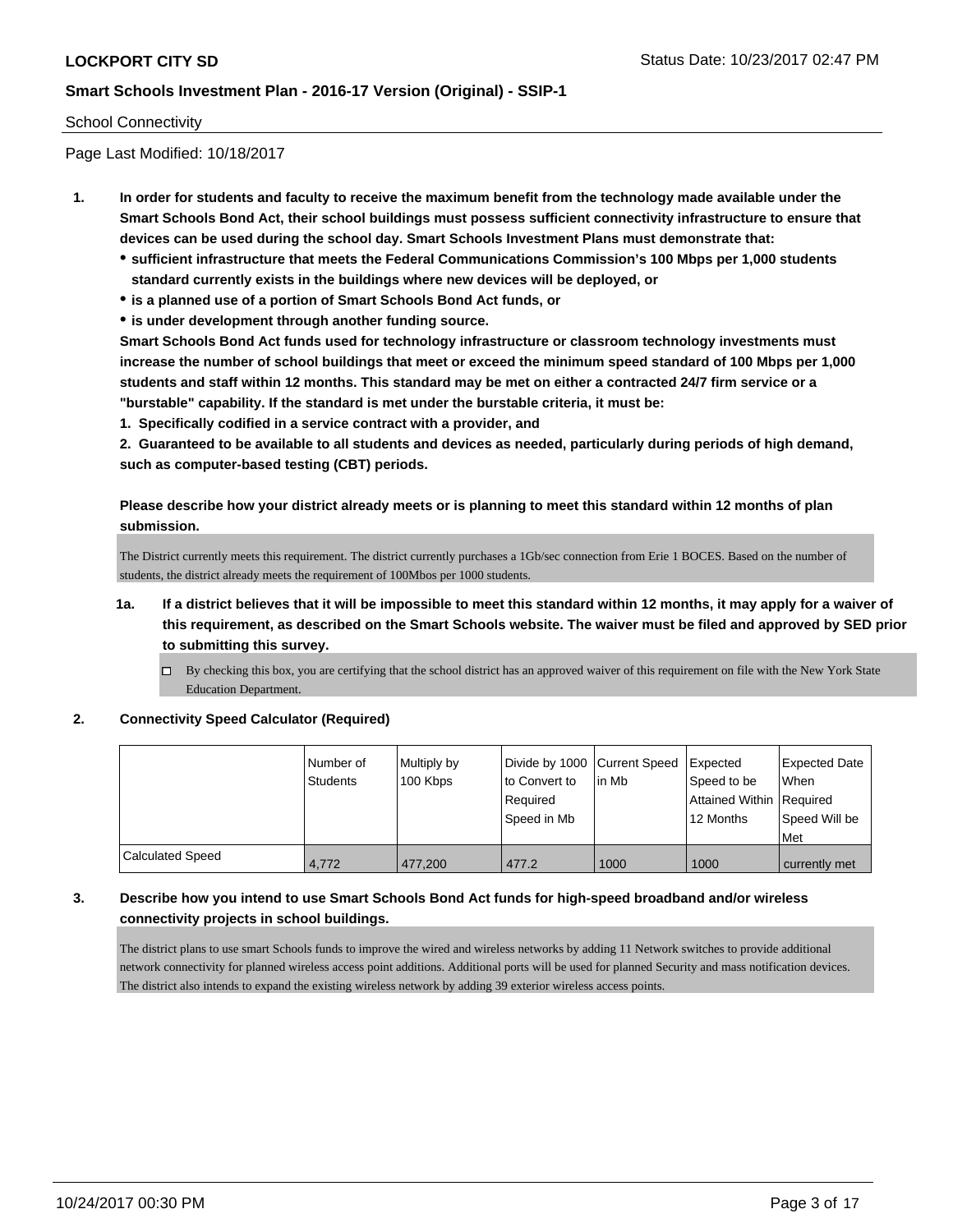#### School Connectivity

Page Last Modified: 10/18/2017

**4. Describe the linkage between the district's District Instructional Technology Plan and the proposed projects. (There should be a link between your response to this question and your response to Question 1 in Part E. Curriculum and Instruction "What are the district's plans to use digital connectivity and technology to improve teaching and learning?)**

The district is in the process of creating a digital learning environment to improve teaching and learning by providing teachers and students access to tools and information they need to excel academically. The existing digital learning environment already includes wired and wireless connectivity in all educational spaces inside the building. The proposed expansion to the wireless network will allow access to the same digital learning environment when students and teachers are outside the buildings (but still on school grounds). This will allow the teachers and students to bring mobile computing devices outside and maintain the 1:1 computing environment for digitally enhanced instruction outside of the traditional classroom environment. The enhanced wireless coverage will also allow students high speed access to the network to allow them to complete homework assignments while they are waiting for the busses or waiting to be picked up.

**5. If the district wishes to have students and staff access the Internet from wireless devices within the school building, or in close proximity to it, it must first ensure that it has a robust Wi-Fi network in place that has sufficient bandwidth to meet user demand.**

**Please describe how you have quantified this demand and how you plan to meet this demand.**

The District already has a robust wireless network that covers all interior spaces. The request is to add wireless coverage in the exterior areas that are sometimes used for education. The access points selected can meet the connectivity and backhaul requirements of the quantity of students and staff that intend to use the exterior areas.

**6. As indicated on Page 5 of the guidance, the Office of Facilities Planning will have to conduct a preliminary review of all capital projects, including connectivity projects.**

**Please indicate on a separate row each project number given to you by the Office of Facilities Planning.**

| <b>Project Number</b> |  |
|-----------------------|--|
| 40-04-00-01-7-999-007 |  |

**7. Certain high-tech security and connectivity infrastructure projects may be eligible for an expedited review process as determined by the Office of Facilities Planning.**

**Was your project deemed eligible for streamlined review?**

No

**8. Include the name and license number of the architect or engineer of record.**

| Name                    | License Number |
|-------------------------|----------------|
| Richard M. Gehring, AIA | 19887          |

**9. If you are submitting an allocation for School Connectivity complete this table.**

**Note that the calculated Total at the bottom of the table must equal the Total allocation for this category that you entered in the SSIP Overview overall budget.** 

|                      | Sub-              |
|----------------------|-------------------|
|                      | <b>Allocation</b> |
| Network/Access Costs | 82,500            |
| Outside Plant Costs  | 80,925            |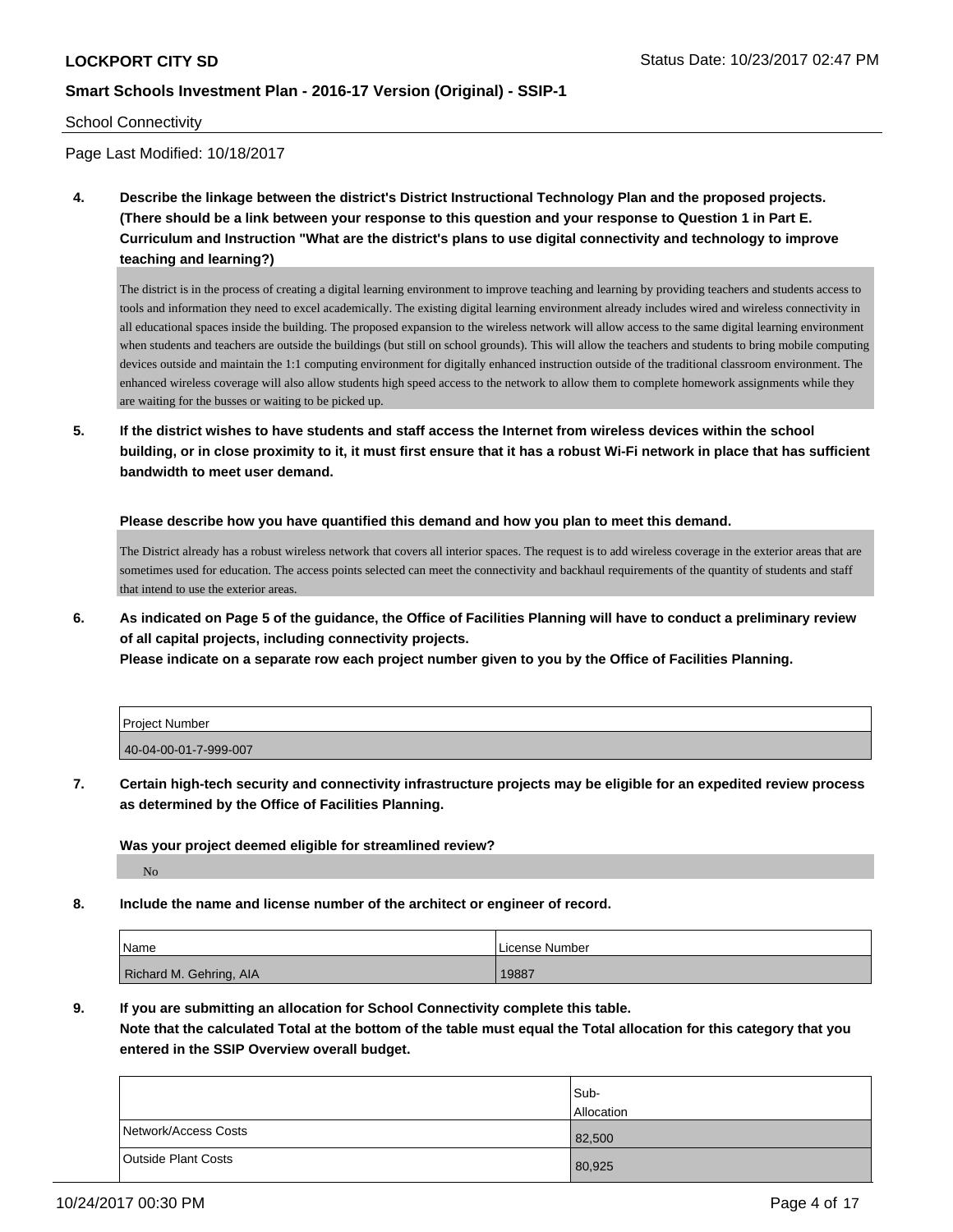School Connectivity

Page Last Modified: 10/18/2017

|                                            | Sub-          |
|--------------------------------------------|---------------|
|                                            | Allocation    |
| School Internal Connections and Components | 36,575        |
| <b>Professional Services</b>               | (No Response) |
| Testing                                    | (No Response) |
| <b>Other Upfront Costs</b>                 | (No Response) |
| <b>Other Costs</b>                         | (No Response) |
| Totals:                                    | 200,000       |

**10. Please detail the type, quantity, per unit cost and total cost of the eligible items under each sub-category. This is especially important for any expenditures listed under the "Other" category. All expenditures must be eligible for tax-exempt financing to be reimbursed through the SSBA. Sufficient detail must be provided so that we can verify this is the case. If you have any questions, please contact us directly through smartschools@nysed.gov. NOTE: Wireless Access Points should be included in this category, not under Classroom Educational Technology, except those that will be loaned/purchased for nonpublic schools. Add rows under each sub-category for additional items, as needed.**

| Select the allowable expenditure | Item to be purchased                | Quantity | Cost per Item | <b>Total Cost</b> |
|----------------------------------|-------------------------------------|----------|---------------|-------------------|
| type.                            |                                     |          |               |                   |
| Repeat to add another item under |                                     |          |               |                   |
| each type.                       |                                     |          |               |                   |
| Network/Access Costs             | <b>Network Switches</b>             | 11       | 7.500         | 82.500            |
| <b>Outside Plant Costs</b>       | Exterior wireless access points     |          | 2,075         | 80,925            |
| <b>Connections/Components</b>    | Wireless integration services       |          | 14.000        | 14.000            |
| <b>Connections/Components</b>    | CAT6a Cabling<br>39                 |          | 563           | 21,938            |
| <b>Connections/Components</b>    | Patch Cables and Installation (Lot) |          | 637           | 637               |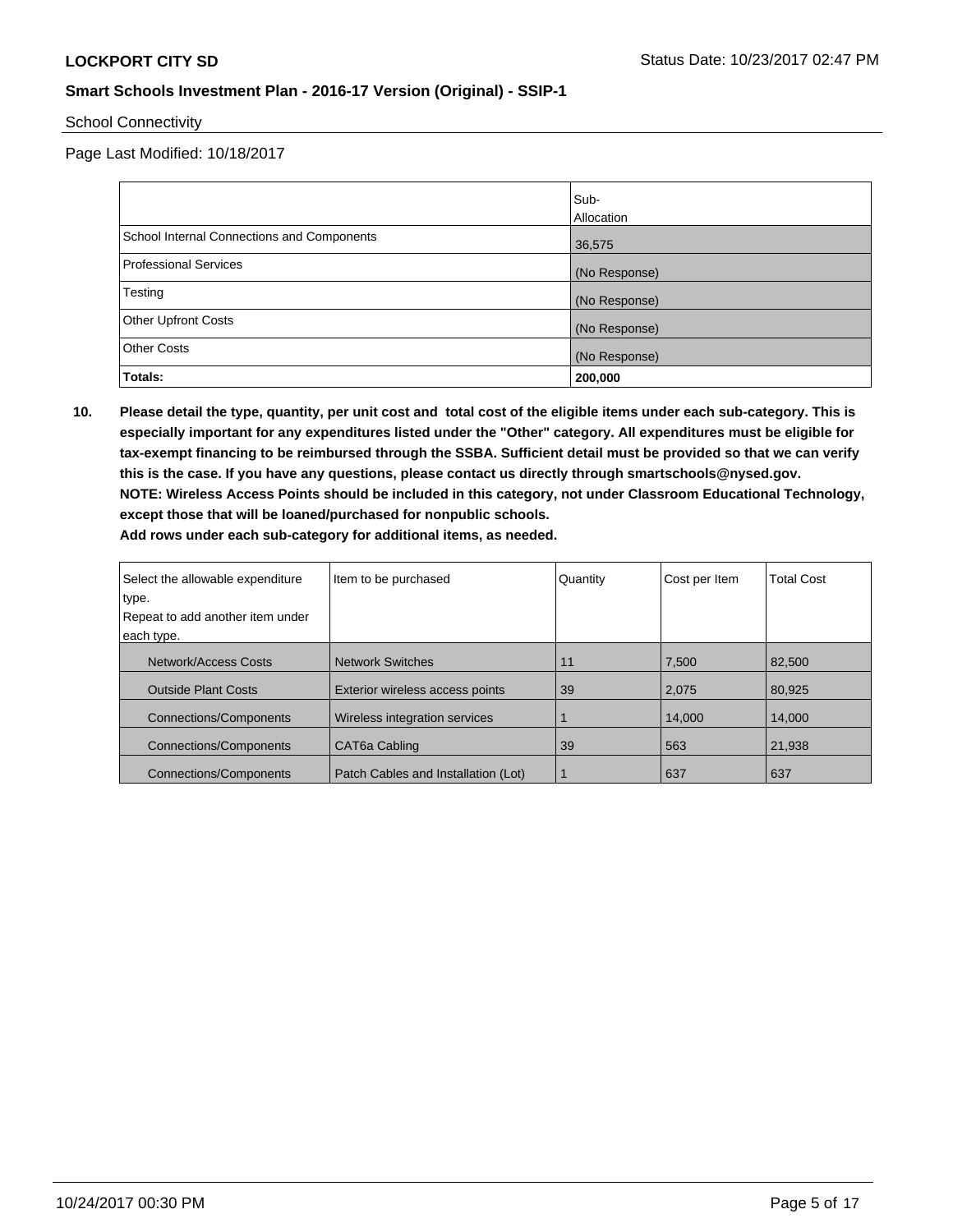Community Connectivity (Broadband and Wireless)

Page Last Modified: 10/16/2017

**1. Describe how you intend to use Smart Schools Bond Act funds for high-speed broadband and/or wireless connectivity projects in the community.**

(No Response)

**2. Please describe how the proposed project(s) will promote student achievement and increase student and/or staff access to the Internet in a manner that enhances student learning and/or instruction outside of the school day and/or school building.**

(No Response)

- **3. Community connectivity projects must comply with all the necessary local building codes and regulations (building and related permits are not required prior to plan submission).**
	- $\Box$  I certify that we will comply with all the necessary local building codes and regulations.
- **4. Please describe the physical location of the proposed investment.**

(No Response)

**5. Please provide the initial list of partners participating in the Community Connectivity Broadband Project, along with their Federal Tax Identification (Employer Identification) number.**

| <b>Project Partners</b> | l Federal ID # |
|-------------------------|----------------|
| (No Response)           | (No Response)  |

**6. If you are submitting an allocation for Community Connectivity, complete this table. Note that the calculated Total at the bottom of the table must equal the Total allocation for this category that you entered in the SSIP Overview overall budget.**

|                                    | Sub-Allocation |
|------------------------------------|----------------|
| Network/Access Costs               | (No Response)  |
| <b>Outside Plant Costs</b>         | (No Response)  |
| <b>Tower Costs</b>                 | (No Response)  |
| <b>Customer Premises Equipment</b> | (No Response)  |
| <b>Professional Services</b>       | (No Response)  |
| Testing                            | (No Response)  |
| <b>Other Upfront Costs</b>         | (No Response)  |
| <b>Other Costs</b>                 | (No Response)  |
| Totals:                            | 0              |

**7. Please detail the type, quantity, per unit cost and total cost of the eligible items under each sub-category. This is especially important for any expenditures listed under the "Other" category. All expenditures must be capital-bond eligible to be reimbursed through the SSBA. If you have any questions, please contact us directly through smartschools@nysed.gov.**

**Add rows under each sub-category for additional items, as needed.**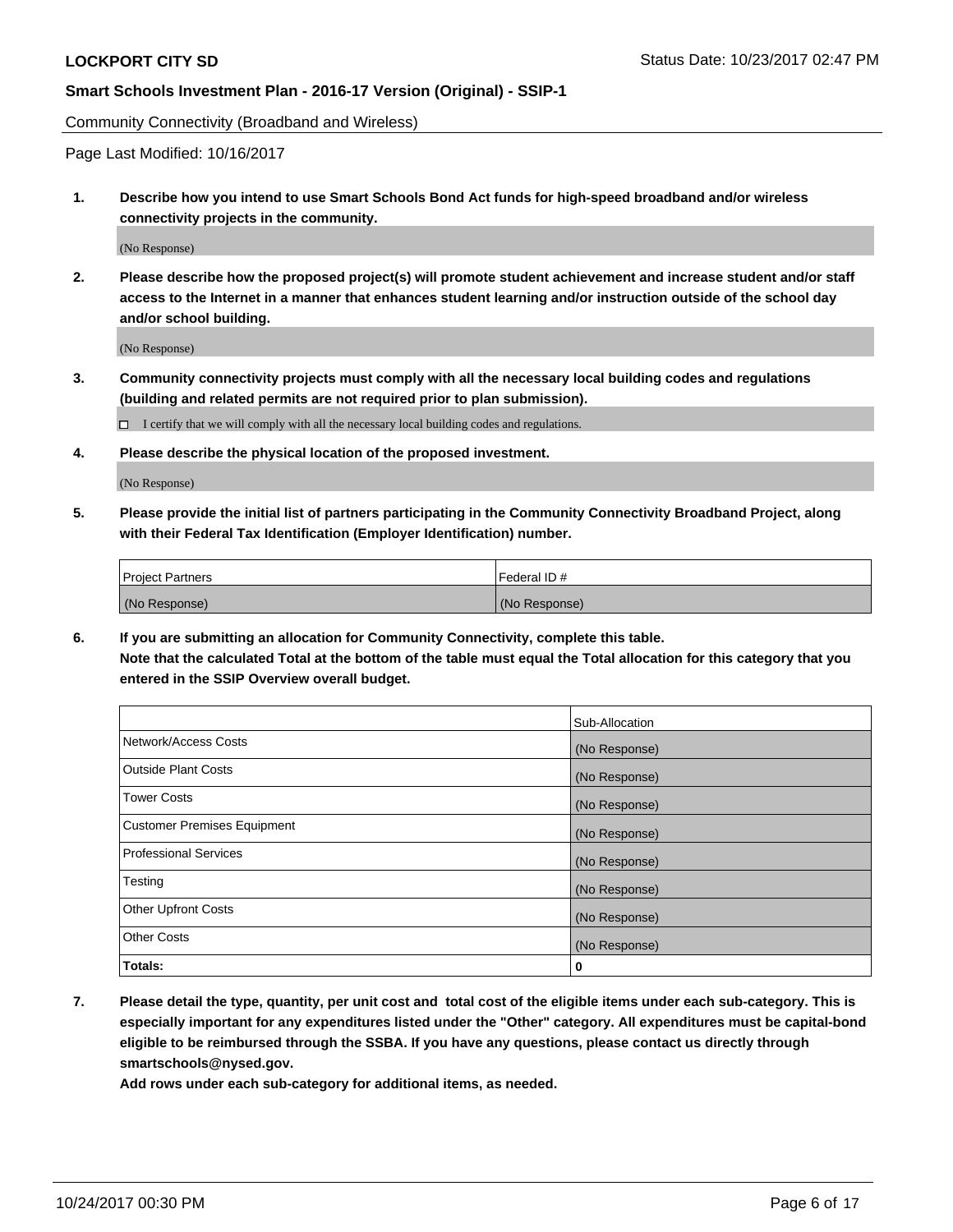Community Connectivity (Broadband and Wireless)

Page Last Modified: 10/16/2017

| Select the allowable expenditure<br>type.<br>Repeat to add another item under | Item to be purchased | Quantity      | Cost per Item | <b>Total Cost</b> |
|-------------------------------------------------------------------------------|----------------------|---------------|---------------|-------------------|
| each type.                                                                    |                      |               |               |                   |
| (No Response)                                                                 | (No Response)        | (No Response) | (No Response) | (No Response)     |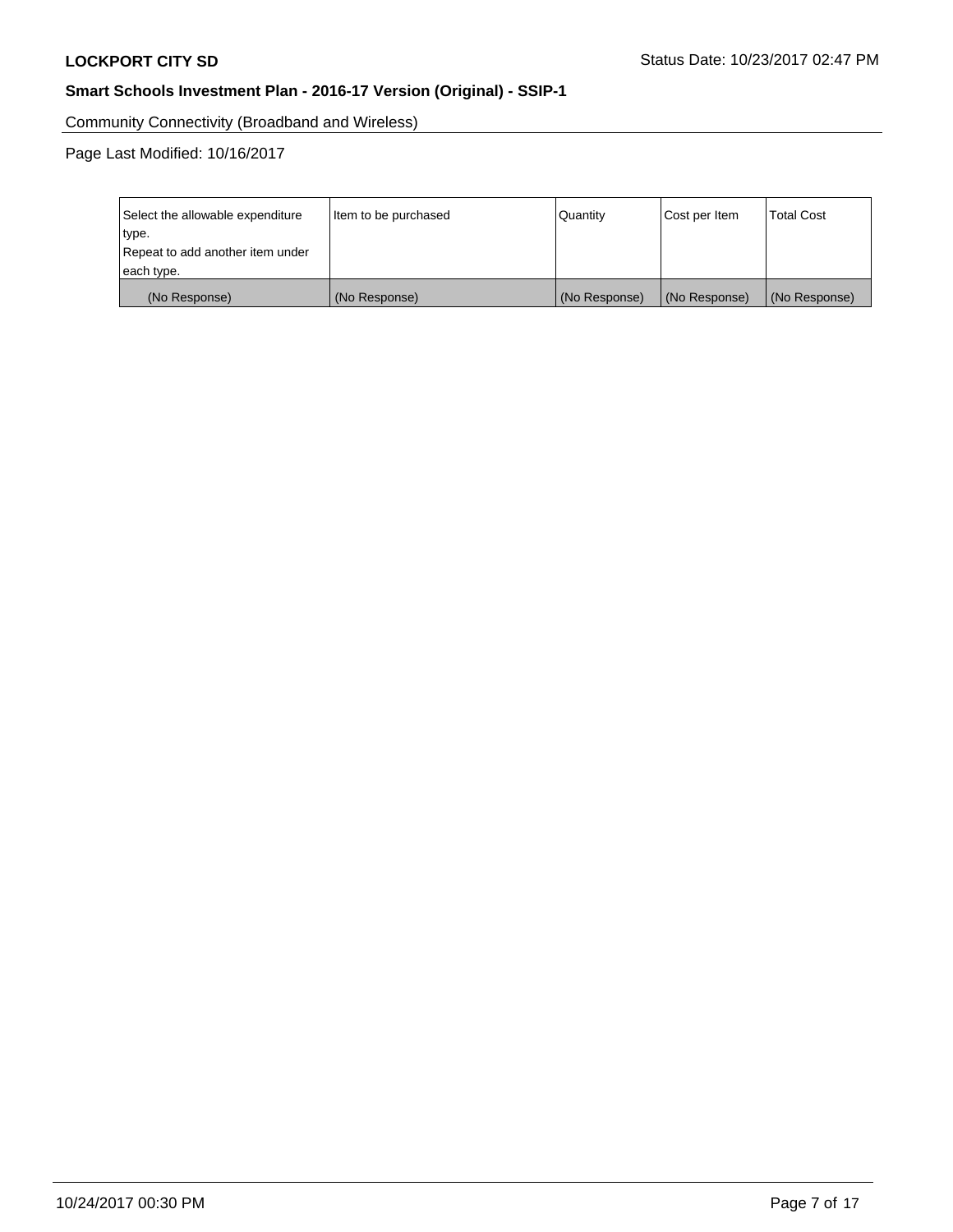#### Classroom Learning Technology

Page Last Modified: 10/16/2017

**1. In order for students and faculty to receive the maximum benefit from the technology made available under the Smart Schools Bond Act, their school buildings must possess sufficient connectivity infrastructure to ensure that devices can be used during the school day. Smart Schools Investment Plans must demonstrate that sufficient infrastructure that meets the Federal Communications Commission's 100 Mbps per 1,000 students standard currently exists in the buildings where new devices will be deployed, or is a planned use of a portion of Smart Schools Bond Act funds, or is under development through another funding source.**

**Smart Schools Bond Act funds used for technology infrastructure or classroom technology investments must increase the number of school buildings that meet or exceed the minimum speed standard of 100 Mbps per 1,000 students and staff within 12 months. This standard may be met on either a contracted 24/7 firm service or a "burstable" capability. If the standard is met under the burstable criteria, it must be:**

**1. Specifically codified in a service contract with a provider, and**

**2. Guaranteed to be available to all students and devices as needed, particularly during periods of high demand, such as computer-based testing (CBT) periods.**

**Please describe how your district already meets or is planning to meet this standard within 12 months of plan submission.**

(No Response)

- **1a. If a district believes that it will be impossible to meet this standard within 12 months, it may apply for a waiver of this requirement, as described on the Smart Schools website. The waiver must be filed and approved by SED prior to submitting this survey.**
	- $\Box$  By checking this box, you are certifying that the school district has an approved waiver of this requirement on file with the New York State Education Department.
- **2. Connectivity Speed Calculator (Required)**

|                         | Number of<br><b>Students</b> | Multiply by<br>100 Kbps | Divide by 1000 Current Speed<br>to Convert to<br>Reauired<br>Speed in Mb | l in Mb          | Expected<br>Speed to be<br>Attained Within   Required<br>12 Months | <b>Expected Date</b><br>When<br>Speed Will be<br>Met |
|-------------------------|------------------------------|-------------------------|--------------------------------------------------------------------------|------------------|--------------------------------------------------------------------|------------------------------------------------------|
| <b>Calculated Speed</b> | (No<br>Response)             | (No Response)           | (No<br>Response)                                                         | (No<br>Response) | (No<br>Response)                                                   | (No<br>Response)                                     |

**3. If the district wishes to have students and staff access the Internet from wireless devices within the school building, or in close proximity to it, it must first ensure that it has a robust Wi-Fi network in place that has sufficient bandwidth to meet user demand.**

**Please describe how you have quantified this demand and how you plan to meet this demand.**

(No Response)

**4. All New York State public school districts are required to complete and submit an Instructional Technology Plan survey to the New York State Education Department in compliance with Section 753 of the Education Law and per Part 100.12 of the Commissioner's Regulations.**

**Districts that include educational technology purchases as part of their Smart Schools Investment Plan must have a submitted and approved Instructional Technology Plan survey on file with the New York State Education Department.**

By checking this box, you are certifying that the school district has an approved Instructional Technology Plan survey on file with the New York State Education Department.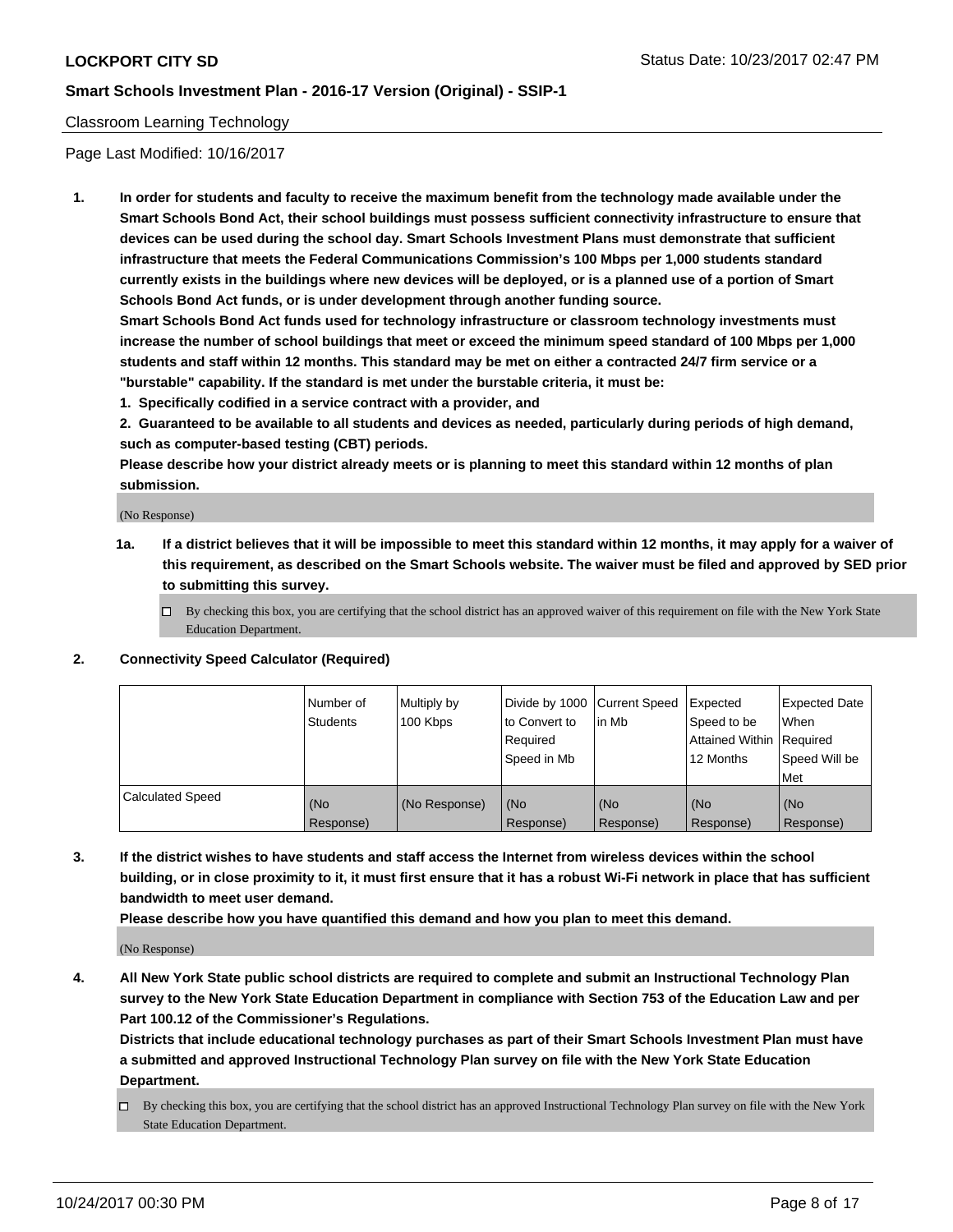#### Classroom Learning Technology

Page Last Modified: 10/16/2017

**5. Describe the devices you intend to purchase and their compatibility with existing or planned platforms or systems. Specifically address the adequacy of each facility's electrical, HVAC and other infrastructure necessary to install and support the operation of the planned technology.**

(No Response)

- **6. Describe how the proposed technology purchases will:**
	- **> enhance differentiated instruction;**
	- **> expand student learning inside and outside the classroom;**
	- **> benefit students with disabilities and English language learners; and**
	- **> contribute to the reduction of other learning gaps that have been identified within the district.**

**The expectation is that districts will place a priority on addressing the needs of students who struggle to succeed in a rigorous curriculum. Responses in this section should specifically address this concern and align with the district's Instructional Technology Plan (in particular Question 2 of E. Curriculum and Instruction: "Does the district's instructional technology plan address the needs of students with disabilities to ensure equitable access to instruction, materials and assessments?" and Question 3 of the same section: "Does the district's instructional technology plan address the provision of assistive technology specifically for students with disabilities to ensure access to and participation in the general curriculum?"**

(No Response)

**7. Where appropriate, describe how the proposed technology purchases will enhance ongoing communication with parents and other stakeholders and help the district facilitate technology-based regional partnerships, including distance learning and other efforts.**

(No Response)

**8. Describe the district's plan to provide professional development to ensure that administrators, teachers and staff can employ the technology purchased to enhance instruction successfully.**

**Note: This response should be aligned and expanded upon in accordance with your district's response to Question 1 of F. Professional Development of your Instructional Technology Plan: "Please provide a summary of professional development offered to teachers and staff, for the time period covered by this plan, to support technology to enhance teaching and learning. Please include topics, audience and method of delivery within your summary."**

(No Response)

- **9. Districts must contact the SUNY/CUNY teacher preparation program that supplies the largest number of the district's new teachers to request advice on innovative uses and best practices at the intersection of pedagogy and educational technology.**
	- By checking this box, you certify that you have contacted the SUNY/CUNY teacher preparation program that supplies the largest number of your new teachers to request advice on these issues.
	- **9a. Please enter the name of the SUNY or CUNY Institution that you contacted.**

(No Response)

**9b. Enter the primary Institution phone number.**

(No Response)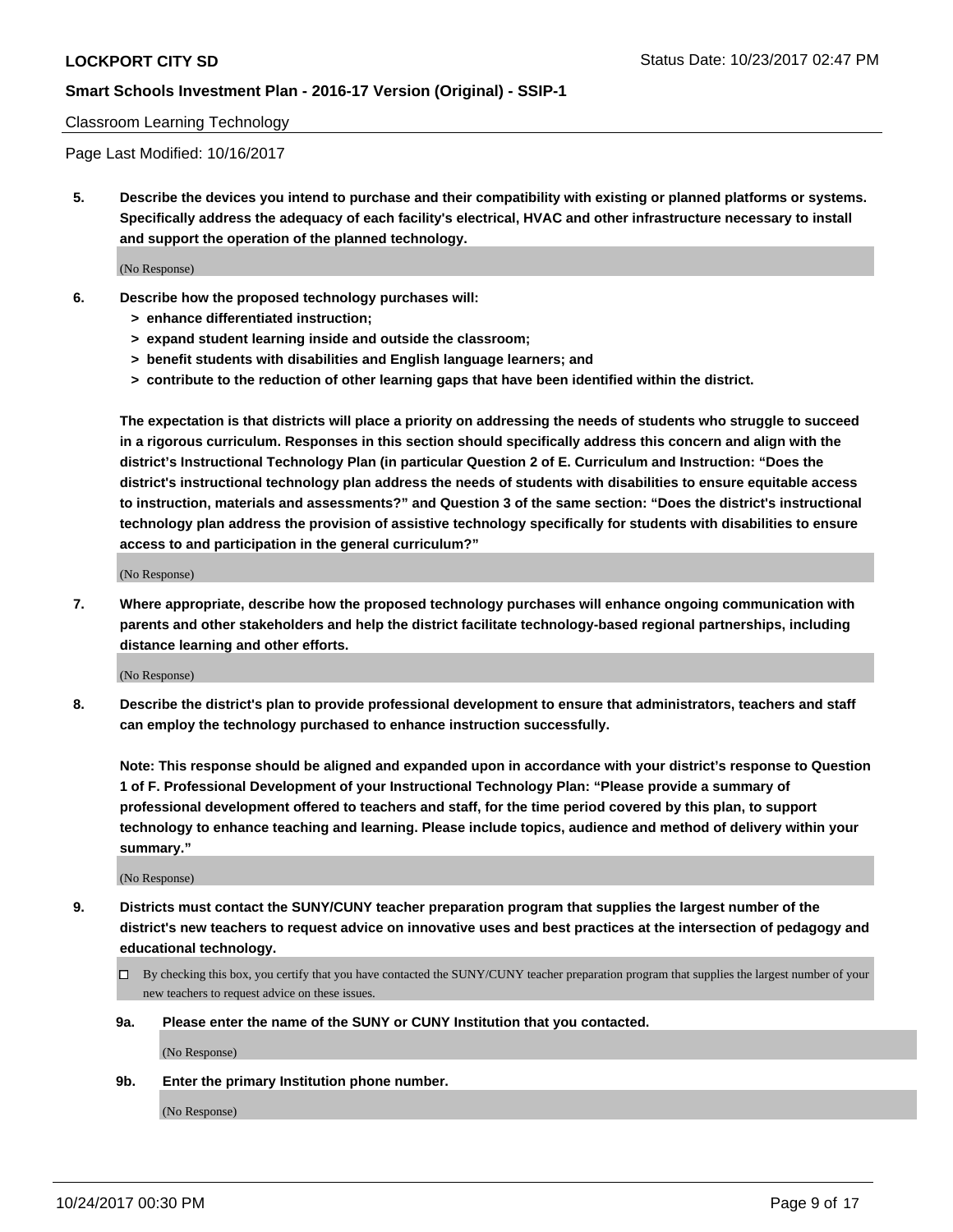Classroom Learning Technology

Page Last Modified: 10/16/2017

**9c. Enter the name of the contact person with whom you consulted and/or will be collaborating with on innovative uses of technology and best practices.**

(No Response)

**10. A district whose Smart Schools Investment Plan proposes the purchase of technology devices and other hardware must account for nonpublic schools in the district.**

**Are there nonpublic schools within your school district?**

Yes

 $\square$  No

**11. Nonpublic Classroom Technology Loan Calculator**

**The Smart Schools Bond Act provides that any Classroom Learning Technology purchases made using Smart Schools funds shall be lent, upon request, to nonpublic schools in the district. However, no school district shall be required to loan technology in amounts greater than the total obtained and spent on technology pursuant to the Smart Schools Bond Act and the value of such loan may not exceed the total of \$250 multiplied by the nonpublic school enrollment in the base year at the time of enactment.**

**See:**

**http://www.p12.nysed.gov/mgtserv/smart\_schools/docs/Smart\_Schools\_Bond\_Act\_Guidance\_04.27.15\_Final.pdf.**

|                                       | 1. Classroom   | l 2. Public   | 3. Nonpublic | l 4. Sum of | 15. Total Per                                                                                 | 6. Total       |
|---------------------------------------|----------------|---------------|--------------|-------------|-----------------------------------------------------------------------------------------------|----------------|
|                                       | Technology     | Enrollment    | Enrollment   | Public and  | Pupil Sub-                                                                                    | Nonpublic Loan |
|                                       | Sub-allocation | $(2014 - 15)$ | $(2014-15)$  | l Nonpublic | allocation                                                                                    | Amount         |
|                                       |                |               |              | Enrollment  |                                                                                               |                |
| Calculated Nonpublic Loan<br>  Amount |                |               |              |             | (No Response)   (No Response)   (No Response)   (No Response)   (No Response)   (No Response) |                |

**12. To ensure the sustainability of technology purchases made with Smart Schools funds, districts must demonstrate a long-term plan to maintain and replace technology purchases supported by Smart Schools Bond Act funds. This sustainability plan shall demonstrate a district's capacity to support recurring costs of use that are ineligible for Smart Schools Bond Act funding such as device maintenance, technical support, Internet and wireless fees, maintenance of hotspots, staff professional development, building maintenance and the replacement of incidental items. Further, such a sustainability plan shall include a long-term plan for the replacement of purchased devices and equipment at the end of their useful life with other funding sources.**

 $\Box$  By checking this box, you certify that the district has a sustainability plan as described above.

**13. Districts must ensure that devices purchased with Smart Schools Bond funds will be distributed, prepared for use, maintained and supported appropriately. Districts must maintain detailed device inventories in accordance with generally accepted accounting principles.**

By checking this box, you certify that the district has a distribution and inventory management plan and system in place.

**14. If you are submitting an allocation for Classroom Learning Technology complete this table. Note that the calculated Total at the bottom of the table must equal the Total allocation for this category that you entered in the SSIP Overview overall budget.**

|                         | Sub-Allocation |
|-------------------------|----------------|
| Interactive Whiteboards | (No Response)  |
| Computer Servers        | (No Response)  |
| Desktop Computers       | (No Response)  |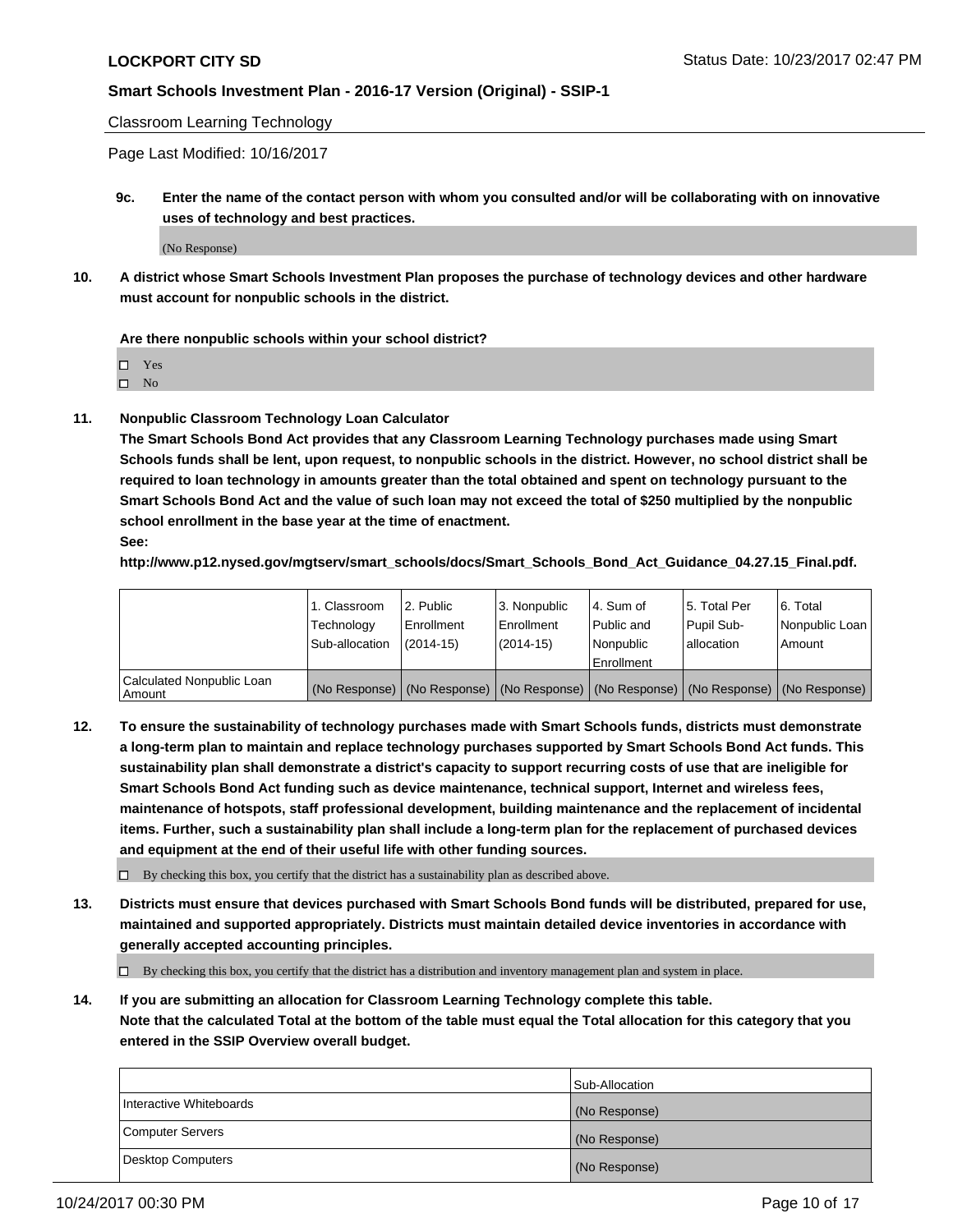#### Classroom Learning Technology

Page Last Modified: 10/16/2017

|                         | Sub-Allocation |
|-------------------------|----------------|
| Laptop Computers        | (No Response)  |
| <b>Tablet Computers</b> | (No Response)  |
| Other Costs             | (No Response)  |
| Totals:                 | u              |

**15. Please detail the type, quantity, per unit cost and total cost of the eligible items under each sub-category. This is especially important for any expenditures listed under the "Other" category. All expenditures must be capital-bond eligible to be reimbursed through the SSBA. If you have any questions, please contact us directly through smartschools@nysed.gov.**

**Please specify in the "Item to be Purchased" field which specific expenditures and items are planned to meet the district's nonpublic loan requirement, if applicable.**

**NOTE: Wireless Access Points that will be loaned/purchased for nonpublic schools should ONLY be included in this category, not under School Connectivity, where public school districts would list them. Add rows under each sub-category for additional items, as needed.**

| Select the allowable expenditure | I Item to be Purchased | Quantity      | Cost per Item   | <b>Total Cost</b> |
|----------------------------------|------------------------|---------------|-----------------|-------------------|
| type.                            |                        |               |                 |                   |
| Repeat to add another item under |                        |               |                 |                   |
| each type.                       |                        |               |                 |                   |
| (No Response)                    | (No Response)          | (No Response) | l (No Response) | (No Response)     |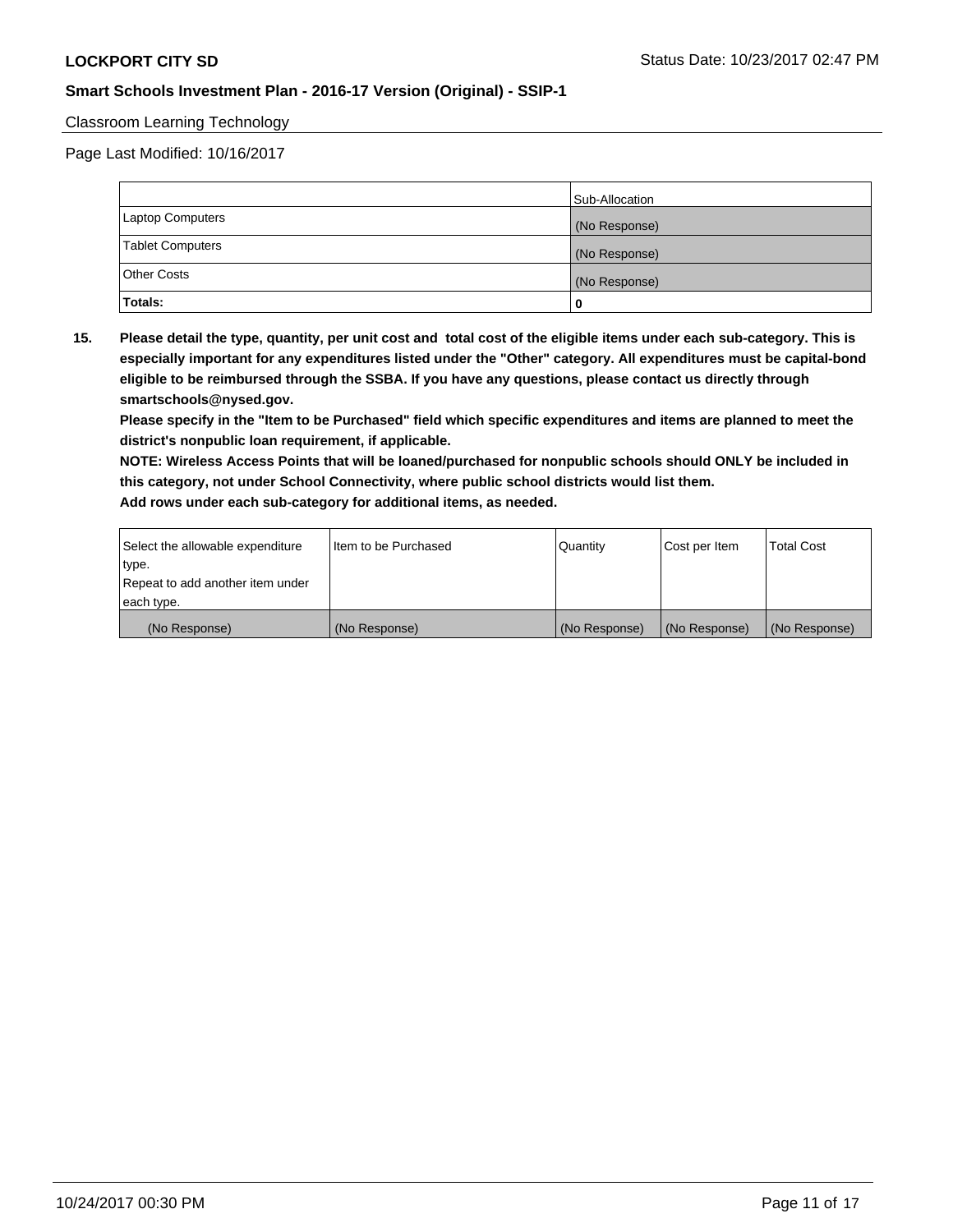#### Pre-Kindergarten Classrooms

Page Last Modified: 10/16/2017

**1. Provide information regarding how and where the district is currently serving pre-kindergarten students and justify the need for additional space with enrollment projections over 3 years.**

(No Response)

- **2. Describe the district's plan to construct, enhance or modernize education facilities to accommodate prekindergarten programs. Such plans must include:**
	- **Specific descriptions of what the district intends to do to each space;**
	- **An affirmation that pre-kindergarten classrooms will contain a minimum of 900 square feet per classroom;**
	- **The number of classrooms involved;**
	- **The approximate construction costs per classroom; and**
	- **Confirmation that the space is district-owned or has a long-term lease that exceeds the probable useful life of the improvements.**

(No Response)

**3. Smart Schools Bond Act funds may only be used for capital construction costs. Describe the type and amount of additional funds that will be required to support ineligible ongoing costs (e.g. instruction, supplies) associated with any additional pre-kindergarten classrooms that the district plans to add.**

(No Response)

**4. All plans and specifications for the erection, repair, enlargement or remodeling of school buildings in any public school district in the State must be reviewed and approved by the Commissioner. Districts that plan capital projects using their Smart Schools Bond Act funds will undergo a Preliminary Review Process by the Office of Facilities Planning.**

**Please indicate on a separate row each project number given to you by the Office of Facilities Planning.**

| Project Number |  |
|----------------|--|
| (No Response)  |  |

**5. If you have made an allocation for Pre-Kindergarten Classrooms, complete this table.**

**Note that the calculated Total at the bottom of the table must equal the Total allocation for this category that you entered in the SSIP Overview overall budget.**

|                                          | Sub-Allocation |
|------------------------------------------|----------------|
| Construct Pre-K Classrooms               | (No Response)  |
| Enhance/Modernize Educational Facilities | (No Response)  |
| <b>Other Costs</b>                       | (No Response)  |
| <b>Totals:</b>                           | 0              |

**6. Please detail the type, quantity, per unit cost and total cost of the eligible items under each sub-category. This is especially important for any expenditures listed under the "Other" category. All expenditures must be capital-bond eligible to be reimbursed through the SSBA. If you have any questions, please contact us directly through smartschools@nysed.gov.**

**Add rows under each sub-category for additional items, as needed.**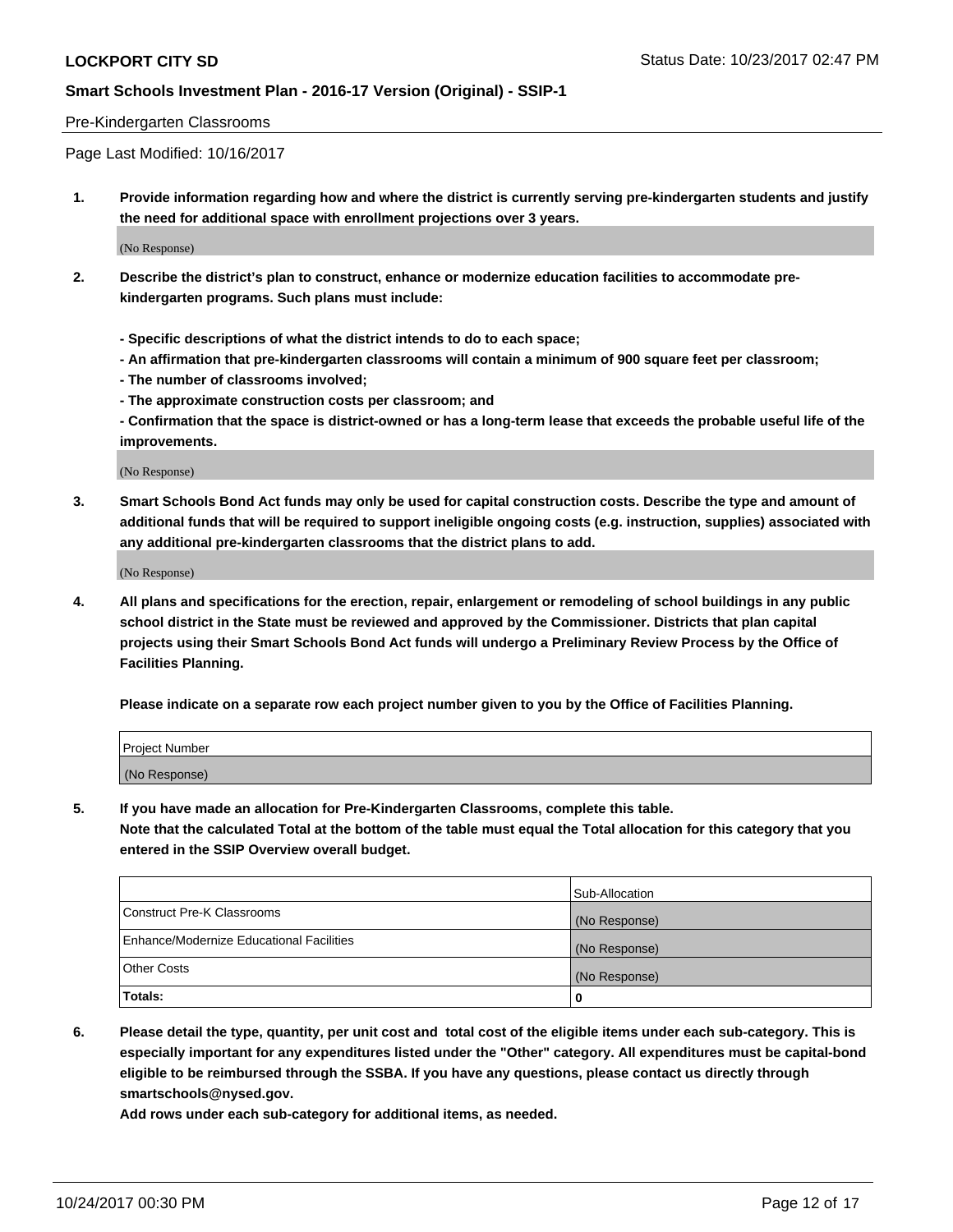# Pre-Kindergarten Classrooms

Page Last Modified: 10/16/2017

| Select the allowable expenditure | Item to be purchased | Quantity      | Cost per Item | <b>Total Cost</b> |
|----------------------------------|----------------------|---------------|---------------|-------------------|
| type.                            |                      |               |               |                   |
| Repeat to add another item under |                      |               |               |                   |
| each type.                       |                      |               |               |                   |
| (No Response)                    | (No Response)        | (No Response) | (No Response) | (No Response)     |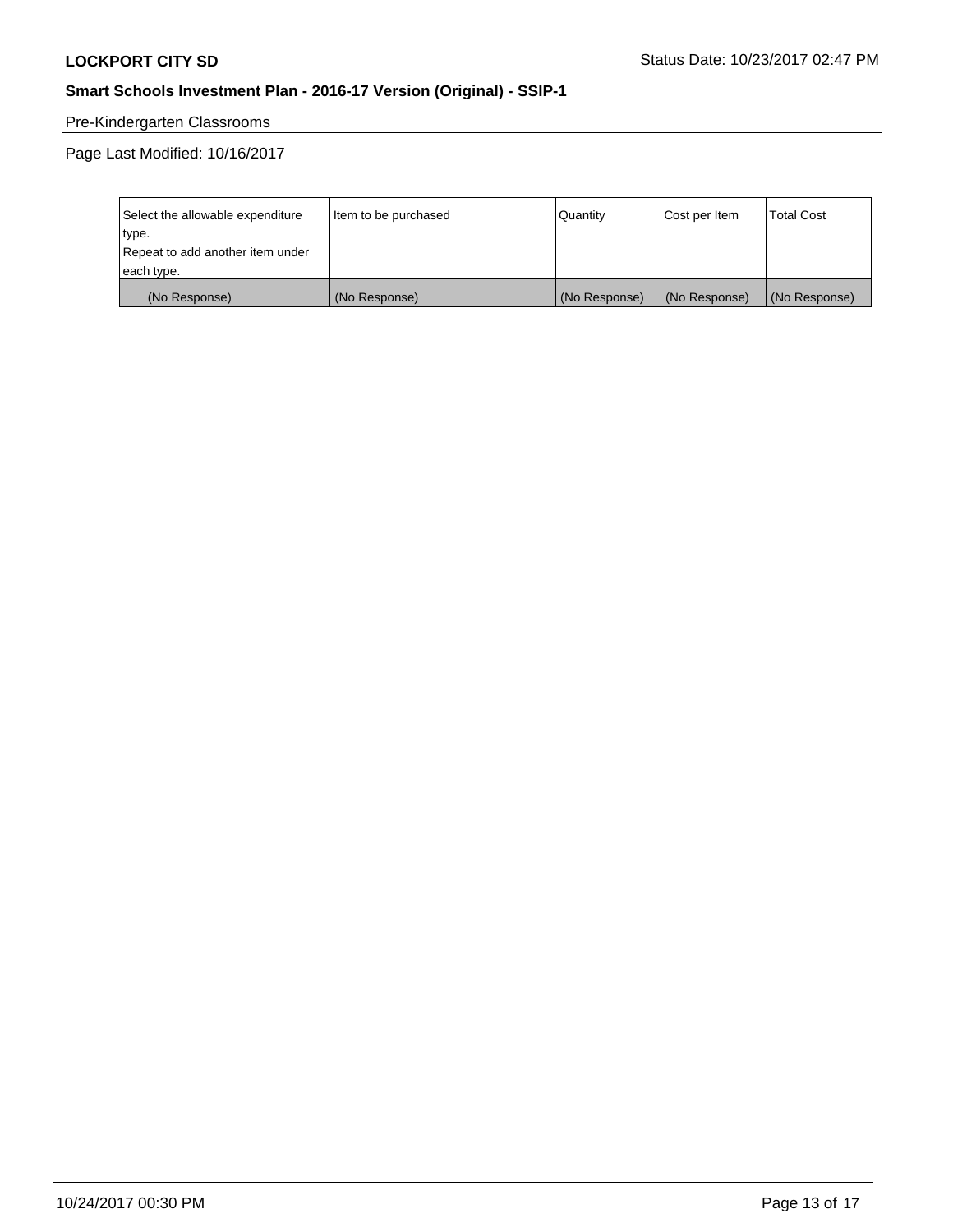Replace Transportable Classrooms

Page Last Modified: 10/16/2017

**1. Describe the district's plan to construct, enhance or modernize education facilities to provide high-quality instructional space by replacing transportable classrooms.**

(No Response)

**2. All plans and specifications for the erection, repair, enlargement or remodeling of school buildings in any public school district in the State must be reviewed and approved by the Commissioner. Districts that plan capital projects using their Smart Schools Bond Act funds will undergo a Preliminary Review Process by the Office of Facilities Planning.**

**Please indicate on a separate row each project number given to you by the Office of Facilities Planning.**

| Project Number |  |
|----------------|--|
| (No Response)  |  |

**3. For large projects that seek to blend Smart Schools Bond Act dollars with other funds, please note that Smart Schools Bond Act funds can be allocated on a pro rata basis depending on the number of new classrooms built that directly replace transportable classroom units.**

**If a district seeks to blend Smart Schools Bond Act dollars with other funds describe below what other funds are being used and what portion of the money will be Smart Schools Bond Act funds.**

(No Response)

**4. If you have made an allocation for Replace Transportable Classrooms, complete this table. Note that the calculated Total at the bottom of the table must equal the Total allocation for this category that you entered in the SSIP Overview overall budget.**

|                                                | Sub-Allocation |
|------------------------------------------------|----------------|
| Construct New Instructional Space              | (No Response)  |
| Enhance/Modernize Existing Instructional Space | (No Response)  |
| <b>Other Costs</b>                             | (No Response)  |
| Totals:                                        | 0              |

**5. Please detail the type, quantity, per unit cost and total cost of the eligible items under each sub-category. This is especially important for any expenditures listed under the "Other" category. All expenditures must be capital-bond eligible to be reimbursed through the SSBA. If you have any questions, please contact us directly through smartschools@nysed.gov.**

**Add rows under each sub-category for additional items, as needed.**

| Select the allowable expenditure | Item to be purchased | Quantity      | Cost per Item | <b>Total Cost</b> |
|----------------------------------|----------------------|---------------|---------------|-------------------|
| type.                            |                      |               |               |                   |
| Repeat to add another item under |                      |               |               |                   |
| each type.                       |                      |               |               |                   |
| (No Response)                    | (No Response)        | (No Response) | (No Response) | (No Response)     |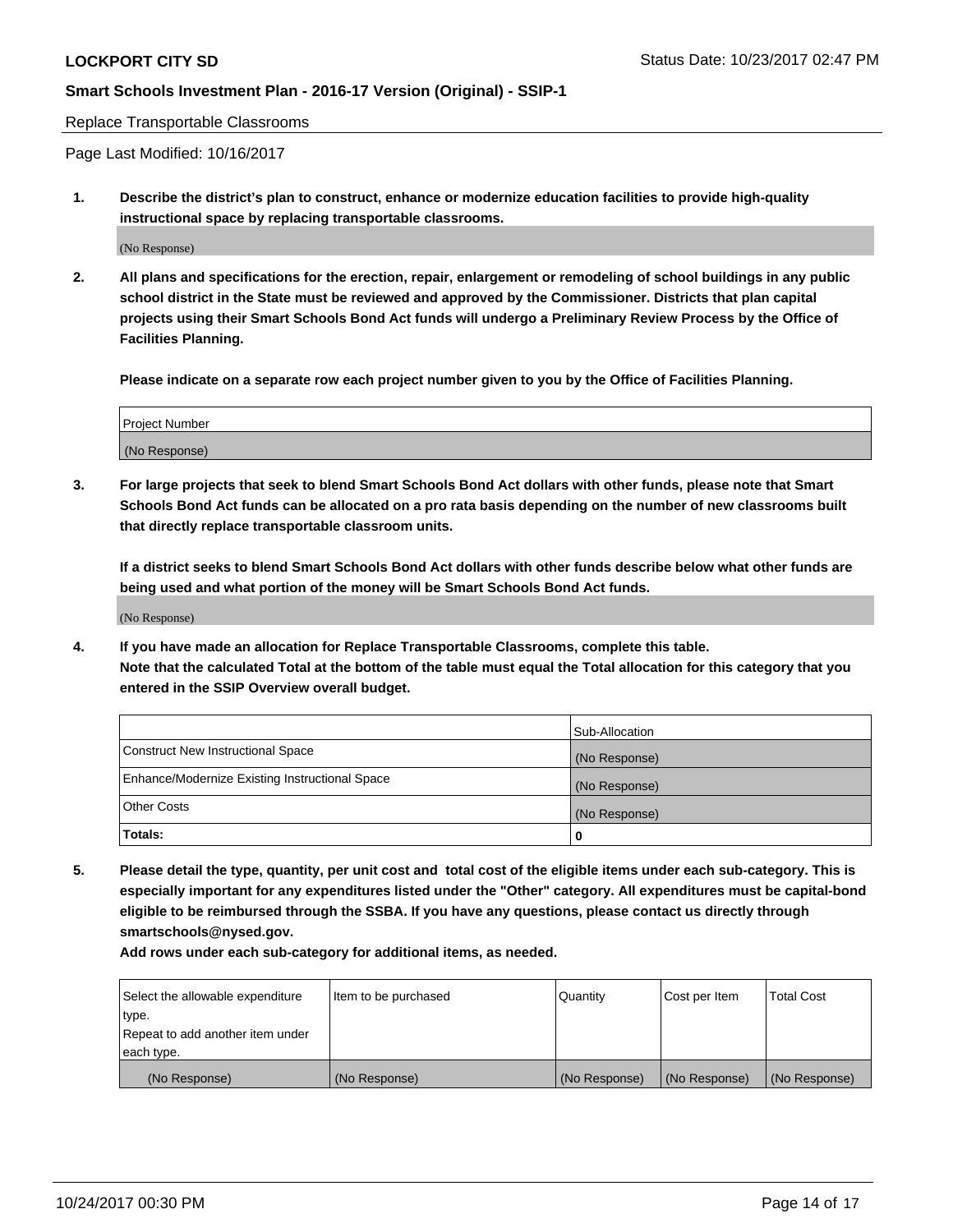#### High-Tech Security Features

Page Last Modified: 10/18/2017

#### **1. Describe how you intend to use Smart Schools Bond Act funds to install high-tech security features in school buildings and on school campuses.**

Existing cameras will be upgraded and new cameras and wiring will be added to provide viewing and automated facial and object recognition of live and recorded surveillance video. Additional surveillance servers are being added to provide enhanced storage of recorded video and processing of live and recorded surveillance video.

Visitor Entrance Badging systems are being installed to allow custom single use visitor badges to be created for building visitors. Automated lockdown and mass notification systems will be installed and integrated with existing building security and communication systems. One additional door will be added to the existing access control system. Existing greeter windows will be replaced with bullet proof greeter windows in the main entrance visitor vestibules

**2. All plans and specifications for the erection, repair, enlargement or remodeling of school buildings in any public school district in the State must be reviewed and approved by the Commissioner. Districts that plan capital projects using their Smart Schools Bond Act funds will undergo a Preliminary Review Process by the Office of Facilities Planning.** 

**Please indicate on a separate row each project number given to you by the Office of Facilities Planning.**

| Project Number        |  |
|-----------------------|--|
| 40-04-00-01-7-999-007 |  |
| 40-04-00-01-7-999-BA1 |  |
|                       |  |

**3. Was your project deemed eligible for streamlined Review?**

Yes

 $\square$  No

**3a. Districts with streamlined projects must certify that they have reviewed all installations with their licensed architect or engineer of record, and provide that person's name and license number. The licensed professional must review the products and proposed method of installation prior to implementation and review the work during and after completion in order to affirm that the work was code-compliant, if requested.**

By checking this box, you certify that the district has reviewed all installations with a licensed architect or engineer of record.

**4. Include the name and license number of the architect or engineer of record.**

| <b>Name</b>             | License Number |
|-------------------------|----------------|
| Richard M. Gehring, AIA | 19887          |

**5. If you have made an allocation for High-Tech Security Features, complete this table.**

**Note that the calculated Total at the bottom of the table must equal the Total allocation for this category that you entered in the SSIP Overview overall budget.**

| Totals:                                              | 3,810,833      |
|------------------------------------------------------|----------------|
| <b>Other Costs</b>                                   | (No Response)  |
| Approved Door Hardening Project                      | 19,688         |
| <b>Entry Control System</b>                          | 115,187        |
| <b>Electronic Security System</b>                    | 3,675,958      |
| Capital-Intensive Security Project (Standard Review) | (No Response)  |
|                                                      | Sub-Allocation |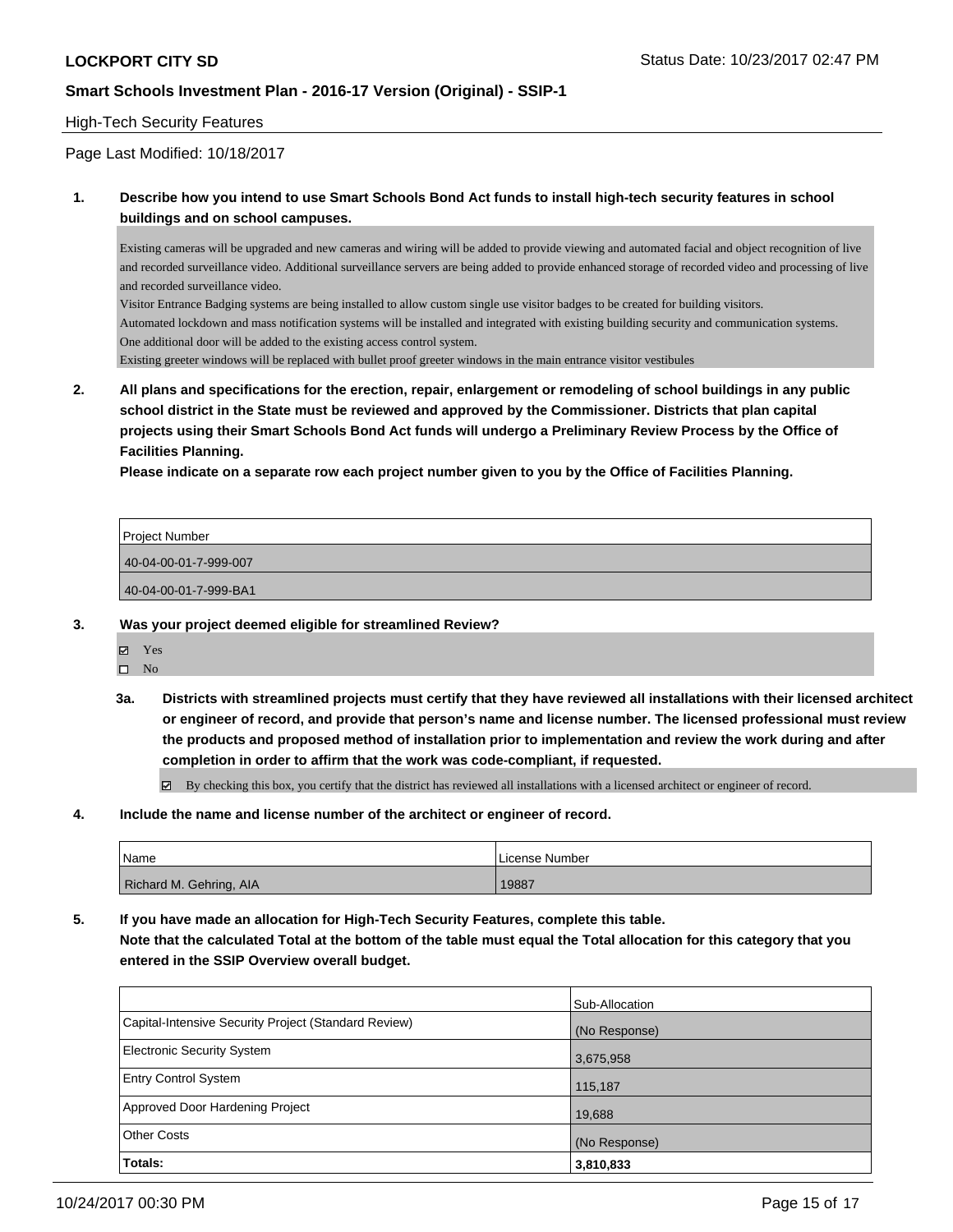#### High-Tech Security Features

Page Last Modified: 10/18/2017

**6. Please detail the type, quantity, per unit cost and total cost of the eligible items under each sub-category. This is especially important for any expenditures listed under the "Other" category. All expenditures must be capital-bond eligible to be reimbursed through the SSBA. If you have any questions, please contact us directly through smartschools@nysed.gov.**

| Add rows under each sub-category for additional items, as needed. |  |
|-------------------------------------------------------------------|--|
|-------------------------------------------------------------------|--|

| Select the allowable expenditure<br>type.<br>Repeat to add another item under<br>each type. | Item to be purchased                                                                                                                                                                                                                                         | Quantity     | Cost per Item | <b>Total Cost</b> |
|---------------------------------------------------------------------------------------------|--------------------------------------------------------------------------------------------------------------------------------------------------------------------------------------------------------------------------------------------------------------|--------------|---------------|-------------------|
| <b>Electronic Security System</b>                                                           | <b>Servers</b>                                                                                                                                                                                                                                               | 75           | 17,514        | 1,313,550         |
| <b>Electronic Security System</b>                                                           | <b>Interior Cameras</b>                                                                                                                                                                                                                                      | 240          | 2,457         | 589,680           |
| <b>Electronic Security System</b>                                                           | <b>Exterior Cameras</b>                                                                                                                                                                                                                                      | 60           | 3,087         | 185,220           |
| <b>Electronic Security System</b>                                                           | Cabling                                                                                                                                                                                                                                                      | 300          | 567           | 170,100           |
| <b>Electronic Security System</b>                                                           | Hi-Mounts                                                                                                                                                                                                                                                    | 12           | 441           | 5,292             |
| <b>Electronic Security System</b>                                                           | Integration Services for Video<br>Surveillance with existing PELCO<br>CCTV System with New Camera's and<br>Video Analytic Servers. Includes set<br>up, Configuration, Programming,<br>Training and Interfaces to local State<br>and Federal Crime Databases. | 1            | 482,241       | 482,241           |
| <b>Entry Control System</b>                                                                 | Card Reader & Door Strike                                                                                                                                                                                                                                    | 1            | 1,931         | 1,931             |
| <b>Entry Control System</b>                                                                 | Door Controller                                                                                                                                                                                                                                              | 1            | 4,000         | 4,000             |
| <b>Entry Control System</b>                                                                 | Interface of the Door Access Control<br>Panel to the PA, Lockdown and Fire<br><b>Control Panels</b>                                                                                                                                                          | $\mathbf{1}$ | 6,556         | 6,556             |
| Approved Door Hardening<br>Project                                                          | Replace Greeters Window with Secure<br>Window                                                                                                                                                                                                                | 7            | 2,813         | 19,688            |
| <b>Entry Control System</b>                                                                 | Visitor Management & Badging<br>System                                                                                                                                                                                                                       | 9            | 2,500         | 22,500            |
| <b>Electronic Security System</b>                                                           | Demolition of existing Mass notification<br>system                                                                                                                                                                                                           | 8            | 14,656        | 117,250           |
| <b>Electronic Security System</b>                                                           | Panic Buttons & Wiring                                                                                                                                                                                                                                       | 18           | 400           | 7,200             |
| <b>Electronic Security System</b>                                                           | Sound System Rack                                                                                                                                                                                                                                            | 8            | 9,125         | 73,000            |
| <b>Electronic Security System</b>                                                           | New Speakers and wiring                                                                                                                                                                                                                                      | 663          | 469           | 310,781           |
| <b>Electronic Security System</b>                                                           | Blue Lights & Wiring (Interior)                                                                                                                                                                                                                              | 205          | 500           | 102,500           |
| <b>Electronic Security System</b>                                                           | Blue Lights & Wiring (Exterior)                                                                                                                                                                                                                              | 75           | 688           | 51,563            |
| <b>Electronic Security System</b>                                                           | <b>BL Control Panels</b>                                                                                                                                                                                                                                     | 30           | 3,625         | 108,750           |
| <b>Entry Control System</b>                                                                 | Door Access Control Interface (LD CR,<br><b>Control Panel Modules)</b>                                                                                                                                                                                       | $\bf 8$      | 9,125         | 73,000            |
| <b>Electronic Security System</b>                                                           | <b>Integration Services for Mass</b>                                                                                                                                                                                                                         | 8            | 9,354         | 74,831            |